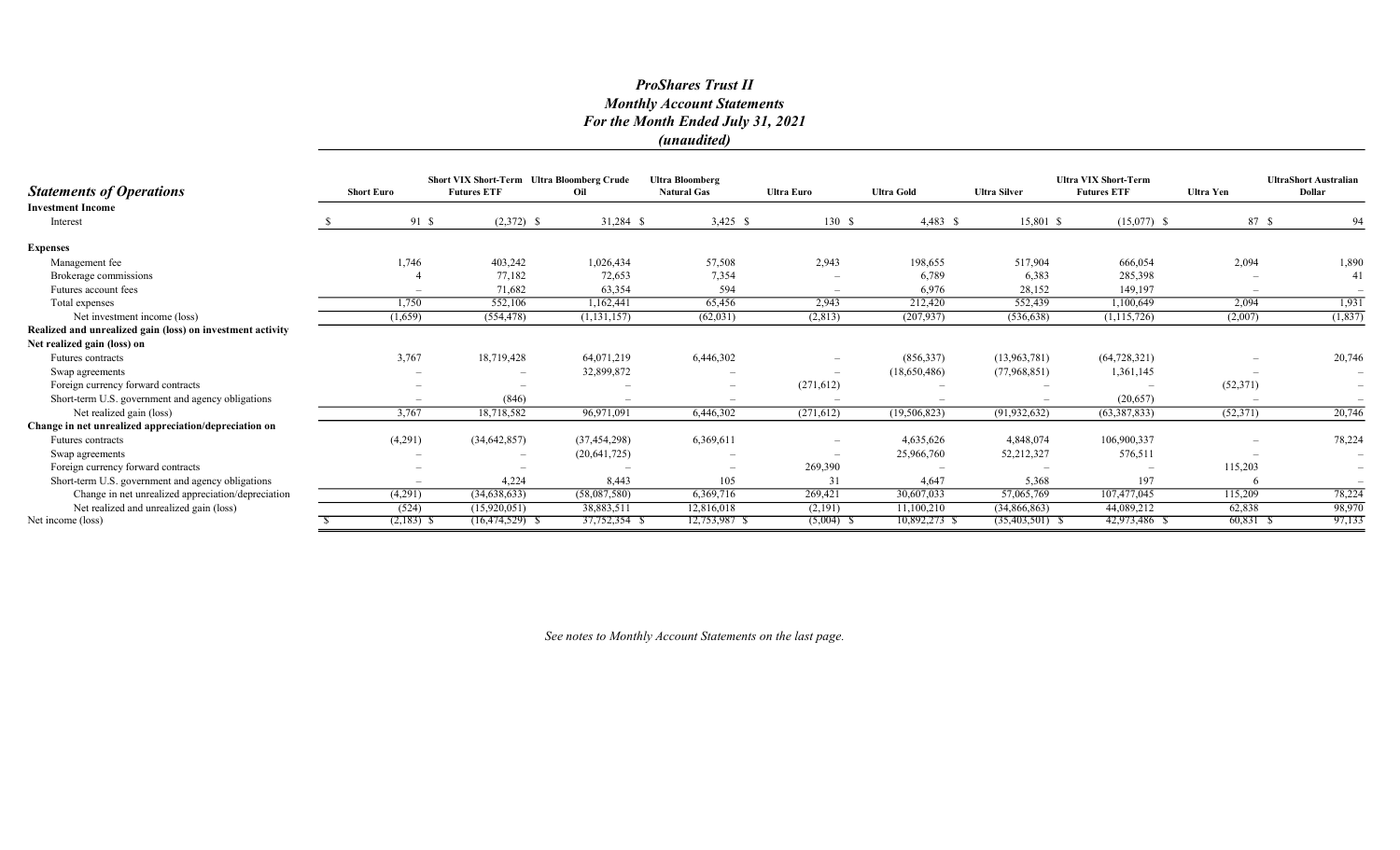# ProShares Trust II Monthly Account Statements For the Month Ended July 31, 2021 (unaudited)

| <b>Statements of Operations</b>                            | <b>UltraShort Bloomberg</b><br><b>Crude Oil</b> | <b>UltraShort Bloomberg</b><br><b>Natural Gas</b> | <b>UltraShort Euro</b> | <b>UltraShort Gold</b> | <b>UltraShort Silver</b> | <b>UltraShort Yen</b>    | <b>VIX Mid-Term Futures</b><br><b>ETF</b> | <b>VIX Short-Term</b><br><b>Futures ETF</b> |
|------------------------------------------------------------|-------------------------------------------------|---------------------------------------------------|------------------------|------------------------|--------------------------|--------------------------|-------------------------------------------|---------------------------------------------|
| <b>Investment Income</b>                                   |                                                 |                                                   |                        |                        |                          |                          |                                           |                                             |
| Interest                                                   | $2,236$ \$                                      | 2,822 \$                                          | $1,732$ \$             | $1,107$ \$             | 989 \$                   | $905 \text{ }$ \$        | 2,816 \$                                  | (894)                                       |
| <b>Expenses</b>                                            |                                                 |                                                   |                        |                        |                          |                          |                                           |                                             |
| Management fee                                             | 66,445                                          | 73,998                                            | 40,304                 | 23,407                 | 29,252                   | 20,848                   | 70,092                                    | 204,654                                     |
| Brokerage commissions                                      | 10,008                                          | 12,799                                            |                        | 1,870                  | 2,035                    |                          | 8,202                                     | 30,888                                      |
| Futures account fees                                       | 4,169                                           | 12,351                                            |                        | 639                    | 1,500                    |                          | 8,349                                     | 33,778                                      |
| Total expenses                                             | 80,622                                          | 99,148                                            | 40,304                 | 25,916                 | 32,787                   | 20,848                   | 86,643                                    | 269,320                                     |
| Net investment income (loss)                               | (78, 386)                                       | (96,326)                                          | (38, 572)              | (24, 809)              | (31,798)                 | (19, 943)                | (83, 827)                                 | (270, 214)                                  |
| Realized and unrealized gain (loss) on investment activity |                                                 |                                                   |                        |                        |                          |                          |                                           |                                             |
| Net realized gain (loss) on                                |                                                 |                                                   |                        |                        |                          |                          |                                           |                                             |
| Futures contracts                                          | (8,865,056)                                     | (17,344,576)                                      |                        | (313,090)              | (829, 351)               | $\overline{\phantom{a}}$ | (2,584,047)                               | (14,229,850)                                |
| Swap agreements                                            |                                                 |                                                   |                        | 2,117,302              | 2,885,963                |                          |                                           |                                             |
| Foreign currency forward contracts                         |                                                 | $\overline{\phantom{m}}$                          | 3,230,521              |                        |                          | 496,729                  |                                           |                                             |
| Short-term U.S. government and agency obligations          |                                                 |                                                   |                        |                        | $\overline{\phantom{0}}$ |                          |                                           |                                             |
| Net realized gain (loss)                                   | (8,865,056)                                     | (17, 344, 576)                                    | 3,230,521              | 1,804,212              | 2,056,612                | 496,729                  | (2,584,047)                               | (14,229,850)                                |
| Change in net unrealized appreciation/depreciation on      |                                                 |                                                   |                        |                        |                          |                          |                                           |                                             |
| Futures contracts                                          | 3,901,122                                       | 1,584,732                                         |                        | (494, 829)             | 546,278                  | $\overline{\phantom{0}}$ | 6,464,637                                 | 25,659,919                                  |
| Swap agreements                                            |                                                 |                                                   |                        | (2,962,890)            | (1,753,724)              |                          |                                           |                                             |
| Foreign currency forward contracts                         |                                                 | $\overline{\phantom{m}}$                          | (3,241,223)            |                        | $\overline{\phantom{m}}$ | (1,131,208)              |                                           |                                             |
| Short-term U.S. government and agency obligations          | 272                                             | 274                                               | 29                     | (43)                   | 203                      | 84                       | 194                                       | 1,916                                       |
| Change in net unrealized appreciation/depreciation         | 3,901,394                                       | 1,585,006                                         | (3,241,194)            | (3,457,762)            | (1,207,243)              | (1, 131, 124)            | 6,464,831                                 | 25,661,835                                  |
| Net realized and unrealized gain (loss)                    | (4,963,662)                                     | (15,759,570)                                      | (10,673)               | (1,653,550)            | 849,369                  | (634,395)                | 3,880,784                                 | 11,431,985                                  |
| Net income (loss)                                          | $(5,042,048)$ \$                                | $(15,855,896)$ \$                                 | $(49,245)$ \$          | $(1,678,359)$ \$       | $817,571$ \$             | $(654,338)$ \$           | 3,796,957 \$                              | 11,161,771                                  |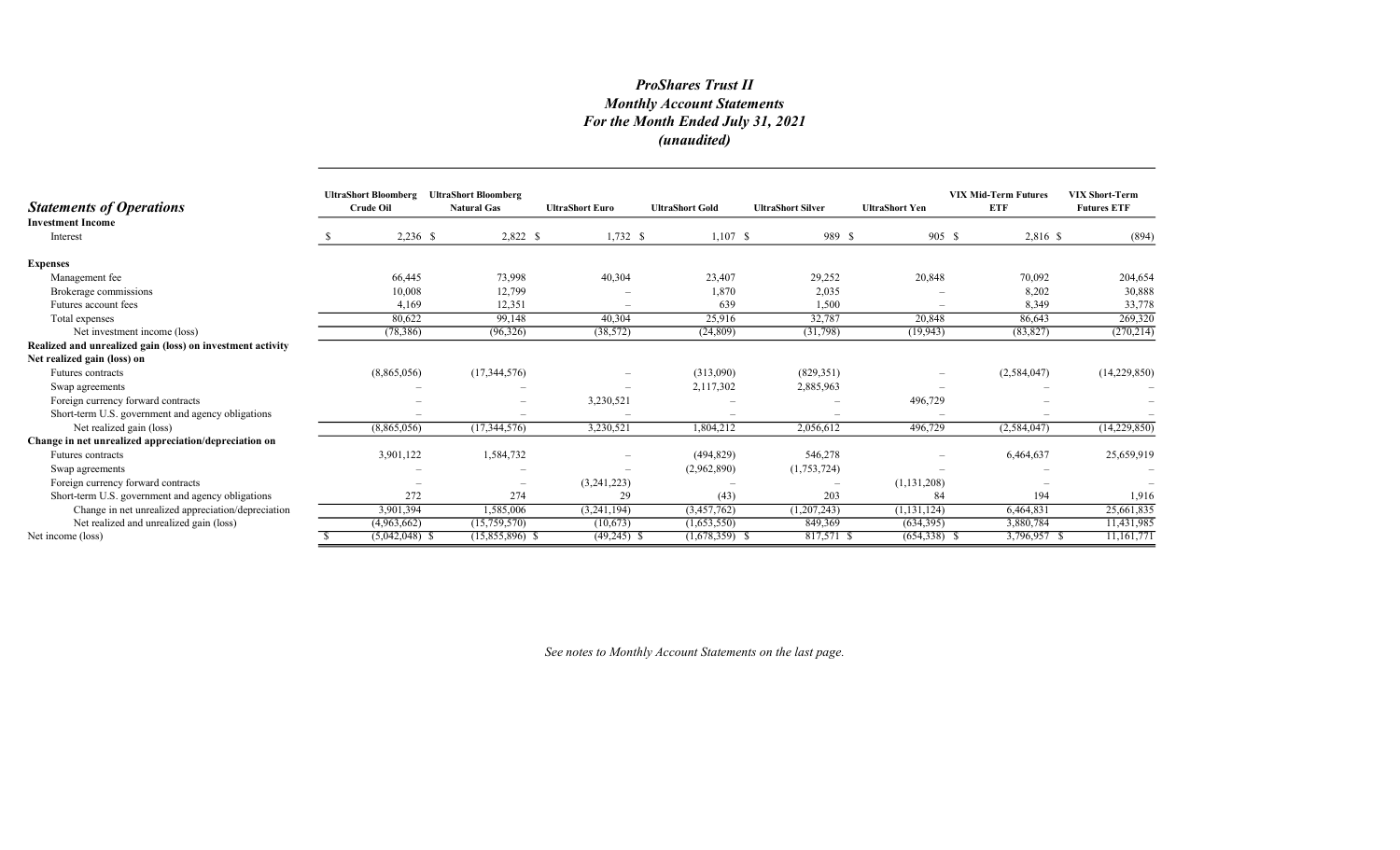# Monthly Account Statements For the Month Ended July 31, 2021 (unaudited) ProShares Trust II

| <b>Statements of Changes in Shareholders'</b>      | Short VIX Short-Term Ultra Bloomberg Crude<br><b>Ultra Bloomberg</b> |                    |                  |                    |                          |                   |                     |                                                   | <b>UltraShort Australian</b> |           |
|----------------------------------------------------|----------------------------------------------------------------------|--------------------|------------------|--------------------|--------------------------|-------------------|---------------------|---------------------------------------------------|------------------------------|-----------|
| <b>Equity</b>                                      | <b>Short Euro</b>                                                    | <b>Futures ETF</b> | Oil              | <b>Natural Gas</b> | <b>Ultra Euro</b>        | <b>Ultra Gold</b> | <b>Ultra Silver</b> | <b>Ultra VIX Short-Term</b><br><b>Futures ETF</b> | <b>Ultra Yen</b>             | Dollar    |
| Shareholders' equity, at June 30, 2021             | 2,159,102 \$                                                         | 588,615,946 \$     | 1,303,530,902 \$ | 70,213,227         | 3,668,741 \$             | 243,456,703 \$    | 661,778,727 \$      | 840,870,703 \$                                    | 2,560,348 \$                 | 2,304,732 |
| Addition of shares                                 |                                                                      | 2,624,330          | 19,804,851       | 6,077,289          |                          | 5,935,525         | 2,260,629           | 201,314,108                                       |                              |           |
| Redemption of shares                               |                                                                      | (129,820,000)      | (97, 125, 593)   | (26, 236, 260)     |                          | (17,713,099)      | (4,662,036)         | (267, 349, 124)                                   |                              |           |
| Net addition (redemption) of shares                | $\overline{\phantom{0}}$                                             | (127, 195, 670)    | (77,320,742)     | (20, 158, 971)     |                          | (11, 777, 574)    | (2,401,407)         | (66,035,016)                                      |                              |           |
| Net investment income (loss)                       | (1,659)                                                              | (554, 478)         | (1, 131, 157)    | (62,031)           | (2,813)                  | (207, 937)        | (536, 638)          | (1,115,726)                                       | (2,007)                      | (1,837)   |
| Net realized gain (loss)                           | 3,767                                                                | 18,718,582         | 96,971,091       | 6,446,302          | (271, 612)               | (19, 506, 823)    | (91, 932, 632)      | (63, 387, 833)                                    | (52, 371)                    | 20,746    |
| Change in net unrealized appreciation/depreciation | (4,291)                                                              | (34,638,633)       | (58,087,580)     | 6,369,716          | 269,421                  | 30,607,033        | 57,065,769          | 107,477,045                                       | 115,209                      | 78,224    |
| Net income (loss)                                  | (2,183)                                                              | (16, 474, 529)     | 37,752,354       | 12,753,987         | (5,004)                  | 10,892,273        | (35,403,501)        | 42,973,486                                        | 60,831                       | 97,133    |
| Shareholders' equity, at July 31, 2021             | 2,156,919 \$                                                         | 444,945,747 \$     | 1,263,962,514 \$ | 62,808,243 \$      | 3,663,737 \$             | 242,571,402 \$    | 623,973,819 \$      | 817,809,173 \$                                    | 2,621,179 \$                 | 2,401,865 |
| Net asset value per share *                        | $43.14$ \$                                                           | 53.71 \$           | 80.45 \$         | 40.85 \$           | $14.65$ \$               | 59.90 \$          | 43.49 \$            | 28.57 \$                                          | 52.46 \$                     | 48.04     |
| <b>Share transaction</b>                           |                                                                      |                    |                  |                    |                          |                   |                     |                                                   |                              |           |
| Shares added                                       |                                                                      | 50,000             | 300,000          | 150,000            | $\overline{\phantom{0}}$ | 100,000           | 50,000              | 6,750,000                                         |                              |           |
| Shares redeemed                                    | $\overline{\phantom{a}}$                                             | (2,350,000)        | (1,250,000)      | (600,000)          | $-$                      | (300,000)         | (100,000)           | (8,250,000)                                       |                              |           |
| Net shares added (redeemed)                        |                                                                      | (2,300,000)        | (950,000)        | (450,000)          |                          | (200,000)         | (50,000)            | (1,500,000)                                       |                              |           |

\* Represents value of total shareholders' equity divided by total shares outstanding at the month end.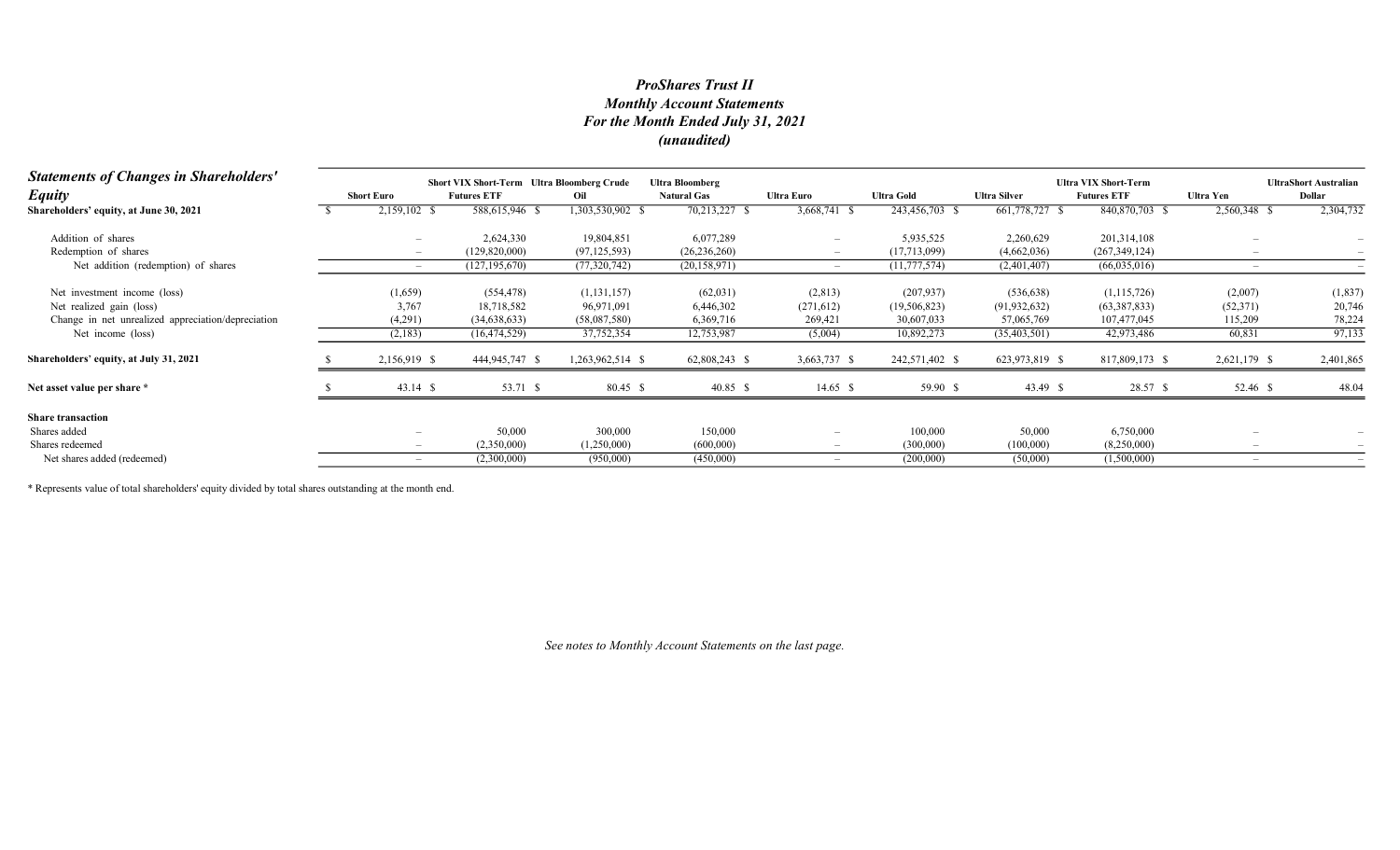# Monthly Account Statements For the Month Ended July 31, 2021 (unaudited) ProShares Trust II

| <b>Statements of Changes in Shareholders'</b><br><b>Equity</b> | <b>UltraShort Bloomberg</b><br>Crude Oil | <b>UltraShort Bloomberg</b><br><b>Natural Gas</b> | <b>UltraShort Euro</b> | <b>UltraShort Gold</b> | <b>UltraShort Silver</b> | <b>UltraShort Yen</b> | <b>VIX Mid-Term Futures</b><br><b>ETF</b> | <b>VIX Short-Term</b><br><b>Futures ETF</b> |
|----------------------------------------------------------------|------------------------------------------|---------------------------------------------------|------------------------|------------------------|--------------------------|-----------------------|-------------------------------------------|---------------------------------------------|
| Shareholders' equity, at June 30, 2021                         | 79,400,059 \$                            | 97,525,300 \$                                     | 48,820,440 \$          | 32,835,014 \$          | 34,859,763 \$            | 27, 231, 748 \$       | 92,662,734 \$                             | 272,352,675                                 |
| Addition of shares                                             | 15,954,664                               | 18,236,378                                        | 1,193,034              | 13,232,203             | 8,571,331                |                       | 6,974,368                                 | 34,256,877                                  |
| Redemption of shares                                           | (12, 144, 617)                           | (6,576,514)                                       |                        | (18,094,350)           | (11, 736, 404)           | (3,855,693)           | (8,781,811)                               | (29,715,876)                                |
| Net addition (redemption) of shares                            | 3,810,047                                | 11,659,864                                        | 1,193,034              | (4,862,147)            | (3,165,073)              | (3,855,693)           | (1,807,443)                               | 4,541,001                                   |
| Net investment income (loss)                                   | (78, 386)                                | (96,326)                                          | (38, 572)              | (24, 809)              | (31,798)                 | (19, 943)             | (83, 827)                                 | (270, 214)                                  |
| Net realized gain (loss)                                       | (8,865,056)                              | (17,344,576)                                      | 3,230,521              | 1,804,212              | 2,056,612                | 496,729               | (2,584,047)                               | (14,229,850)                                |
| Change in net unrealized appreciation/depreciation             | 3,901,394                                | 1,585,006                                         | (3,241,194)            | (3,457,762)            | (1,207,243)              | (1, 131, 124)         | 6,464,831                                 | 25,661,835                                  |
| Net income (loss)                                              | (5,042,048)                              | (15,855,896)                                      | (49,245)               | (1,678,359)            | 817,571                  | (654,338)             | 3,796,957                                 | 11,161,771                                  |
| Shareholders' equity, at July 31, 2021                         | 78,168,058 \$                            | 93,329,268 \$                                     | 49,964,229 \$          | 26,294,508 \$          | 32,512,261 \$            | 22,721,717 \$         | 94,652,248 \$                             | 288,055,447                                 |
| Net asset value per share *                                    | 16.87 S                                  | $18.04 \text{ }$ \$                               | 23.79 \$               | 32.99 \$               | 24.24 S                  | 75.92 \$              | 31.68 \$                                  | 24.76                                       |
| <b>Share transaction</b>                                       |                                          |                                                   |                        |                        |                          |                       |                                           |                                             |
| Shares added                                                   | 900,000                                  | 950,000                                           | 50,000                 | 400,000                | 350,000                  |                       | 225,000                                   | 1,425,000                                   |
| Shares redeemed                                                | (650,000)                                | (300,000)                                         |                        | (550,000)              | (500,000)                | (50,000)              | (275,000)                                 | (1,100,000)                                 |
| Net shares added (redeemed)                                    | 250,000                                  | 650,000                                           | 50,000                 | (150,000)              | (150,000)                | (50,000)              | (50,000)                                  | 325,000                                     |

\* Represents value of total shareholders' equity divided by total shares outstanding at the month end.